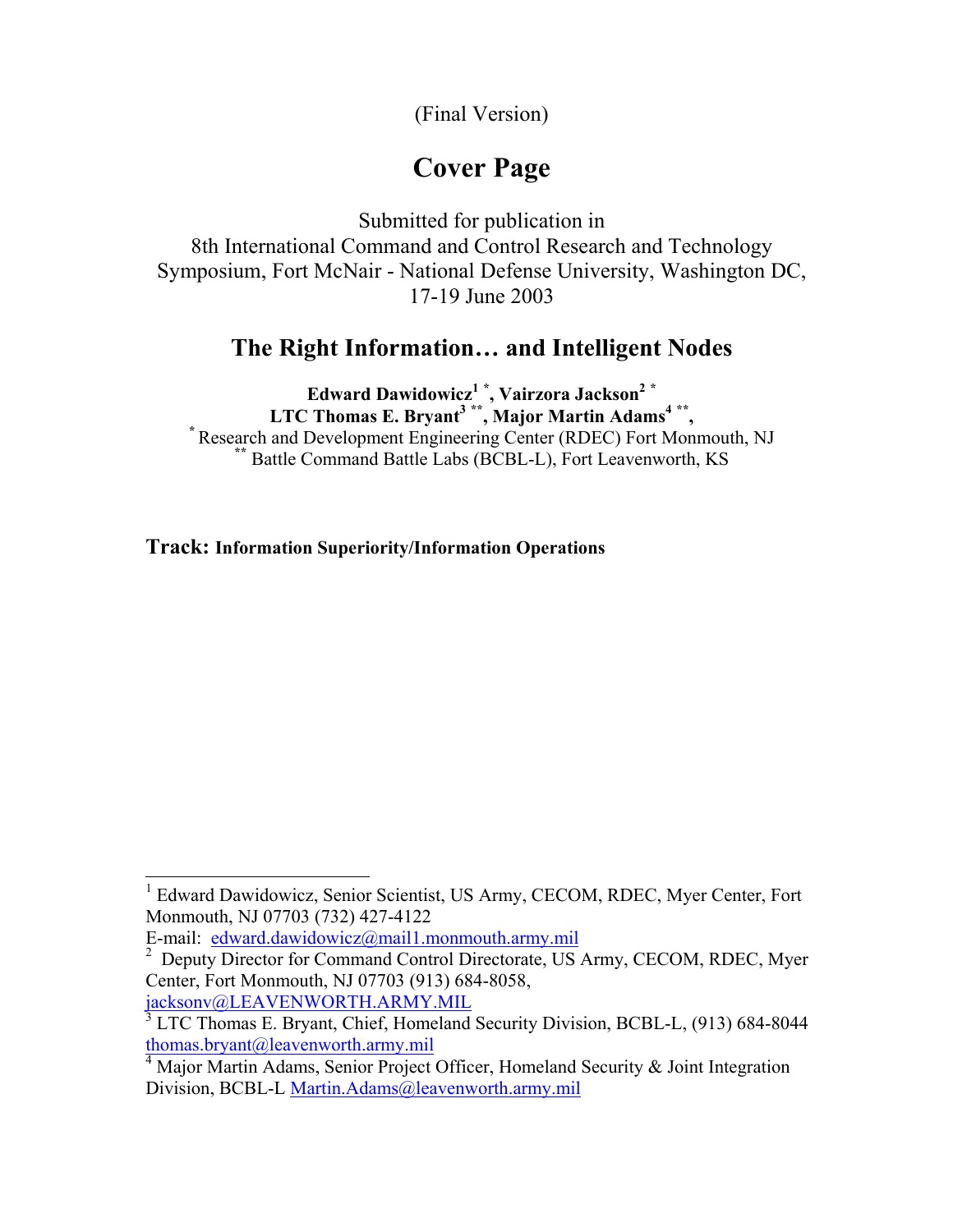# **The Right Information… and Intelligent Nodes**

**Edward Dawidowicz[5](#page-1-0) \* , Vairzora Jackson \***  <sup>\*</sup> Research and Development Engineering Center (RDEC) Fort Monmouth, NJ <sup>\*\*</sup> Battle Command Battle Labs (BCBL-L), Fort Leavenworth, KS

#### **Abstract**

**The concept of Network-centric Warfare is powerful in terms of emphasizing the importance of accessing information by the warfighters, but just accessing information is not sufficient for future warfare. To achieve information superiority, a Warfighter-centric approach is required in addition to the Network-centric concept. In a Warfighter-centric approach, we focus on both the individual warfighter's informational needs and the needs of decision support information flow across all echelons and services for effective achievement of decisive operations. The architecture and mechanism of Intelligent Nodes allows both the Networkcentric and Warfighter-centric paradigms to merge.** 

**This paper describes a multidisciplinary methodology for developing intelligent software assistants. Such assistants will continue to evolve during the military training, exercises and combat, to learn the informational needs of the individual warfighter and combat groups. This symbiotic aggregate of man and computer we call Intelligent Nodes[6](#page-1-1)** [Dawidowicz E., et. al. 2002, and Dawidowicz E., 2001].

**Such devices will communicate with humans using a Natural Language such as English and possess faculties capable of 'comprehending'; the commander's intent, doctrine, mission execution process; assist in course of action development and analysis, planning and collaboration. These faculties are critical in developing the Common Operational Picture (COP), Common Relevant Operational Picture (CROP) and aiding commander's Situational Understanding (SU). User biometric[7](#page-1-2) identification for system access authorization, network security, spoofed information identification and filtering are additional benefits of Intelligent Nodes.** 

#### **1.0 Introduction**

l

The structure of Intelligent Nodes and their method of knowledge interchange are consistent with military doctrine. The consistency is evident in terms of decision support

<span id="page-1-0"></span><sup>5</sup> US Army, CECOM, RDEC, Myer Center, Fort Monmouth, NJ 07703 (732) 427-4122

E-mail: edward.dawidowicz@mail1.monmouth.army.mil

<span id="page-1-1"></span><sup>&</sup>lt;sup>6</sup> In 2001, Dr. John Salasin coined an appropriate name for the proposed Joint DARPA program as Network-centric Infrastructure for Command, Control and Intelligence (NICCI). The US Army proposed and continues to evolve the Intelligent Node concept as an application enabler for NICCI.

<span id="page-1-2"></span><sup>&</sup>lt;sup>7</sup> "Biometrics are automated methods of recognizing a person based on a physiological or behavioral characteristic. Among the features measured are; face, fingerprints, hand geometry, handwriting, iris, retinal, vein, and voice." from The Biometric Consortium site at

<http://www.biometrics.org/html/introduction.html> . The additional aspects of physiological or behavioral characteristic are manners with which we work on the computer such as speed of typing, mowing/clicking the mouse or sequences associated with invoking software applications.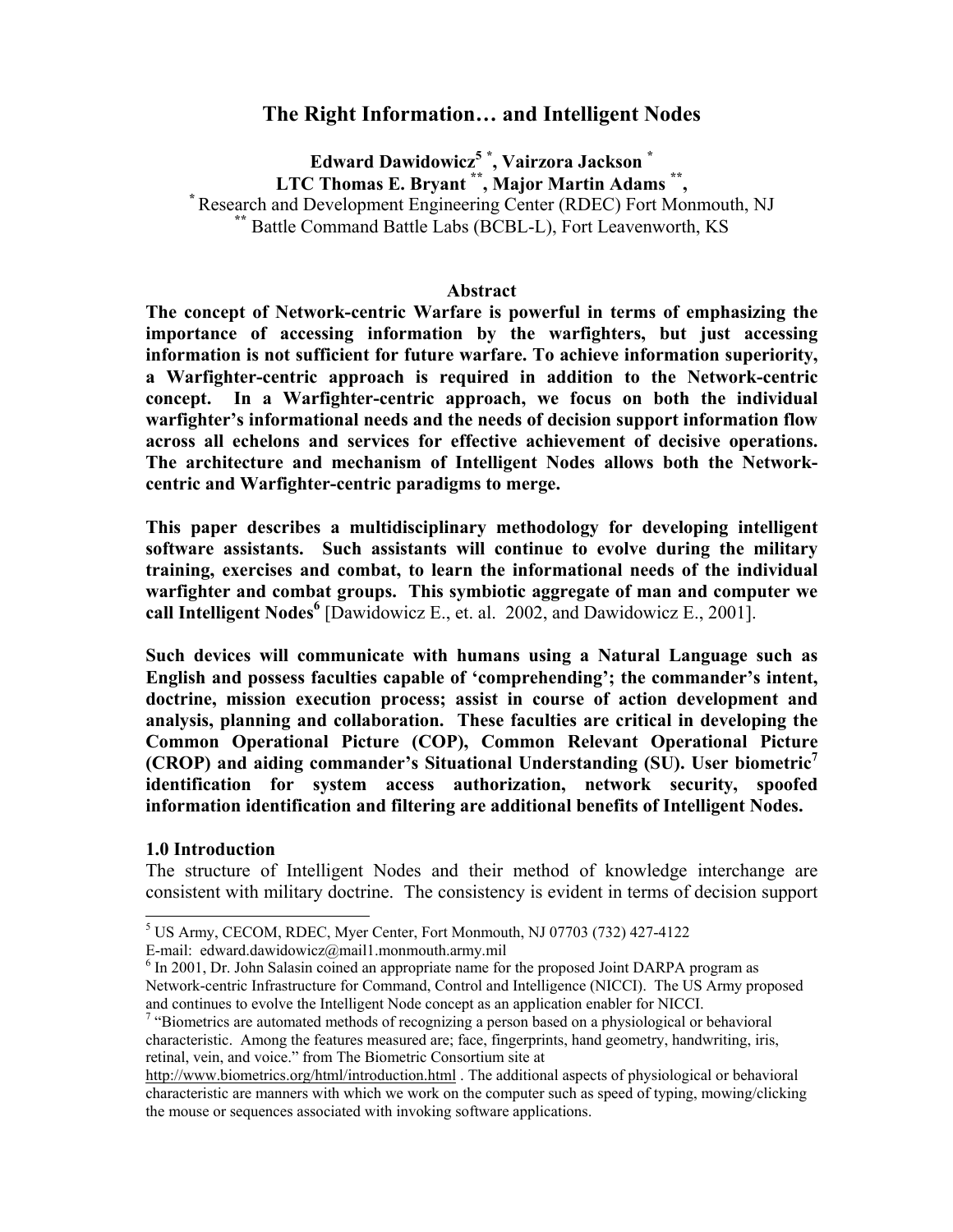functioning, hierarchical information dissemination and constructs that systematically and collaboratively support the Military Decision-Making Process (MDMP) in particular and the Battle Command in general. [Dawidowicz E., et. al. 2002].

*The right information at the right time to the right place* is a vague and largely misunderstood requirement needed to support the Battle Command process. In reality achieving such information requirements is easier said than done. In complex situations one frequently encounters tremendous difficulties in attempt to define, which information is right and when/where it should be delivered. Today the information dissemination effort is mainly focused on getting packages of information across the battlespace or across the World in a similar way as the Postal Service delivers letters and parcels. It is left to the humans in the loop to determine what is the right information, when this information becomes important and where this information belongs.



**Figure 1. Solution to information overflow can be elegant, effective and pragmatic**

Today the humans in the loop serve as intelligent nodes and they work very hard to accomplish the tasks required of them. The volume of information however, keeps increasing with sources ranging from the World Wide Web to military networks of sensors. These humans need assistance and that assistance should come from the computers that they already posses. But do we currently have the technology that can assist our warfighters with the ongoing information explosion? The purpose of this article is to show that we do have such technology and that we can build the electronic extensions to existing intelligent nodes. The term Intelligent Nodes will be used here to describe a hybrid, a symbiosis of human and machine intelligence (Figure 1).

# **1.1** *A Bit of History*

But first let us look back at the recent history of communications and Artificial Intelligence (AI). The invention of the telephone allowed people to communicate over long distances and nearly simultaneously. It is not surprising that, at the dawn of digital communications, Claude Elwood Shannon, a scientist from Bell Labs in Murray Hill New Jersey, in 1948 published a remarkable work *"*A Mathematical Theory of Communication"*.* In this paper he defines the problem of communication: " *The fundamental problem of communication is that of reproducing at one point either exactly or approximately a message selected at another point. Frequently the messages have meaning; that is they refer to or are correlated according to some system with certain*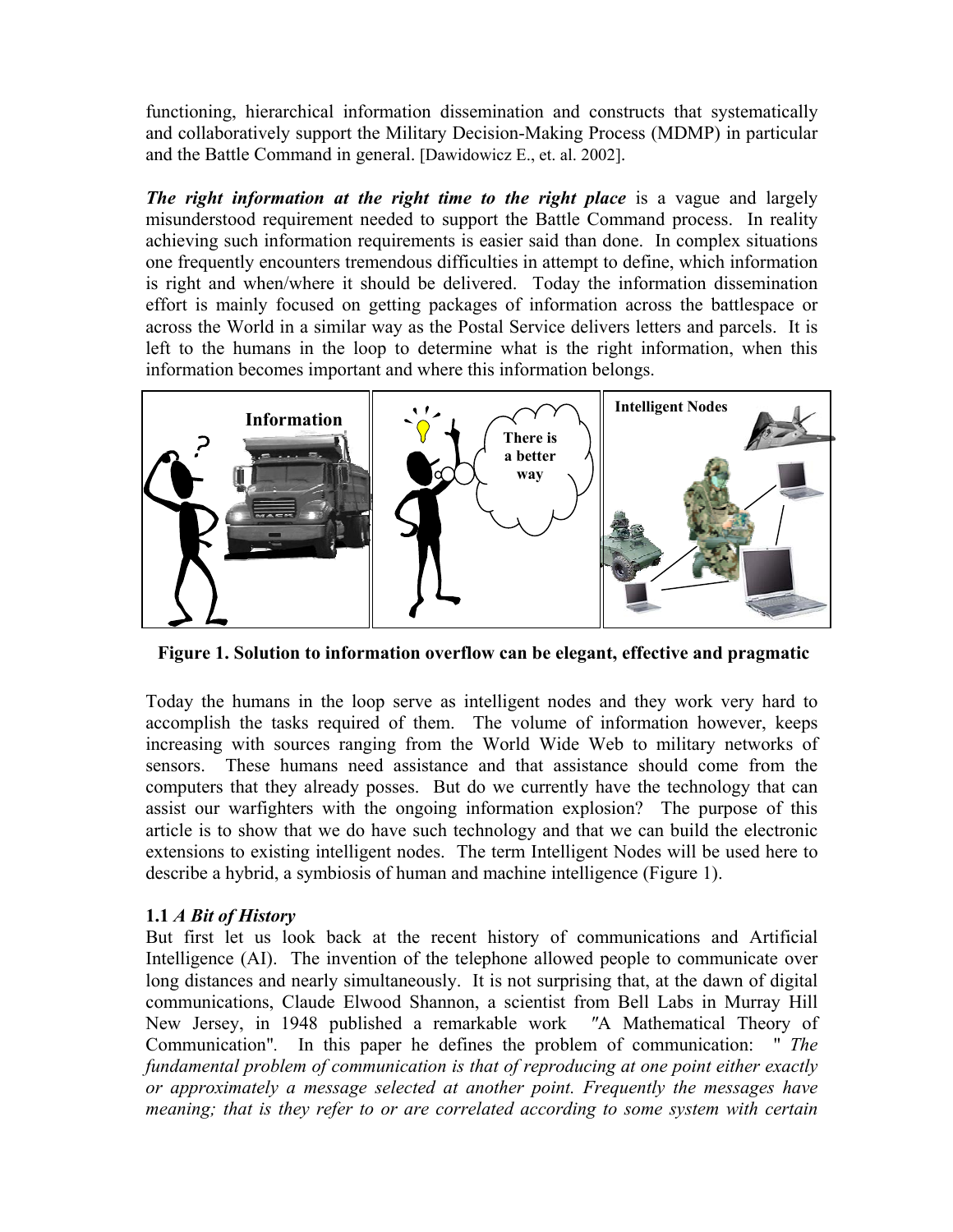*physical or conceptual entities."* Had Shannon addressed the subject of information today he probably would go further and look at messages not only in terms of unaltered transmission of digital strings of ones and zeroes, but at the meaning they may represent. However, he did mention that the determination of the meanings of such messages is left to the system that the messages are addressed to.

In 1953 Claude Shannon gave Marvin Minsky and John McCarthy summer-jobs at Bell Labs and in 1956 McCarthy and Minsky initiated the first AI conference at Dartmouth College. At this conference McCarthy coined the term **AI**. Classical AI has not provided any practically significant results since it has remained within the boundaries of its original constraints. However, AI has produced useful methodologies and ideas that were put forth by its original researchers and stimulated many minds since. Today we are ready to reach new heights and expand from Classical AI to pragmatic Intelligent Systems.

# **2.0 The Enabling Elements**

Fortunately today we have the technology that can transform information into a decisive power [A. Meystel, J*.* Albus, 2002]. There is not one, but several elements that when put together allow us to build an electronic device that can intelligently assist the warfighters/decision-makers on the battlefield. These elements are relatively simple to comprehend, but to have a better appreciation of these devices we would have to look at natural intelligent systems such as humans.

# **2.1** *Cognitive Process*

First let us ponder a question about how we think and what the process is that allows us to be intelligent? Let us see:

- 1. We all start with a goal.
- 2. We plan to achieve the desired goal by imagining processes that manipulate required objects. (These objects exist in a multi-resolutional representation framework that is discussed later)
- 3. We build relationships between objects, develop a set of plans and select the best or near best plan that allows us to achieve our goal
- 4. We simulate the execution of potential plans, weigh the results and then select the 'best' plan for execution
- 5. While we execute our plan we continuously monitor the execution of the plan we set in motion.
- 6. Plans rarely go according to the way we intended them to precede and we have to plan continuously until we achieve our final goal state.

These six bullets provide the coarse framework that describes human cognitive processes that is native to us and can be implemented on any computer. Notice that this process is common and is employed by decision-makers across all echelons. That suggests scalability across echelons and BFAs. But it is not that simple. One size does not fit all. Brig. Gen. Huba Wass de Czege, U.S. Army (ret) and Maj. Jacob D. Biever, state the following: "One must understand that information relevant to decisions required at one echelon does not necessarily include all information needed for decisions required at another echelon" [H. Wass de Czege, J.D. Biever, 2001]. This suggests that multi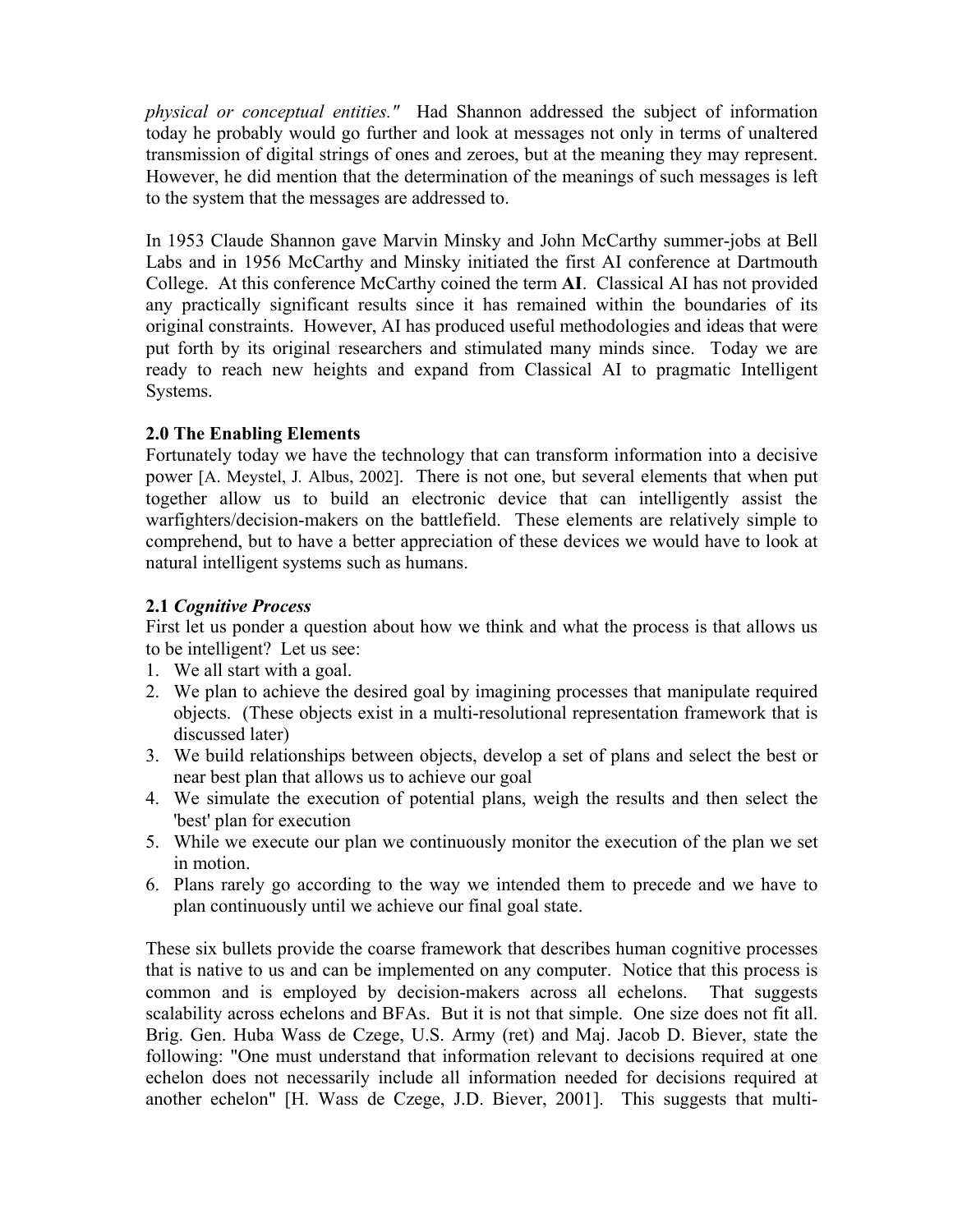resolutional representation is required for each echelon, and also for each functional area across the battlefield. Multi-resolutional representation is another key element.

# **2.2** *Multi-resolutional Representation*

What is multi-resolutional representation? We reason in terms of objects, their properties, functions and relations to other objects. Each time we focus our attention on the object's details (or the smaller objects that make up the object of our attention) we go down a level to a level of higher resolution. The level of resolution is proportional to the degree of detail required to describe an object. The level of resolution is relative. The upper echelons make decisions in low levels of resolution and require more abstract concepts to make decisions. The lower echelons receive orders from upper echelons and have to interpret them using a higher level of resolution. For more effective communication we all express our ideas at the lowest possible resolution. The ideas, and concepts emerge or come to the low-level surface as a result of generalizations at a higher level of resolution. The upper echelon requires a low level of resolution while the low echelon requires a high-resolution level of resolution. Confusing? Let us consider an example and attach a level of resolution label to every step.

- 1. Someone decides to travel from city A to city B (low level of resolution but high level of decision). This is an upper echelon decision.
- 2. Should one take a car or use public transportation? (More details begin to appear and we begin to see higher levels of resolution beginning to emerge)
- 3. Driving a car to city B requires dodging potholes; paying attention to the road, and speed limits. (This is a high level of resolution since we have to pay attention and react relatively fast to the changing road conditions, and everything that comes our way). This is a lower echelon decision.

Had we used the information at the level of resolution required for step 3 in step 1 our decision to take a trip would have become a very long and tedious process. The multiresolutional representation of objects is not only native to our reasoning process, but is also instrumental in dramatically reducing computational complexity. By the 'rule of thumb' the complexity valued at 1,000,000 steps could be reduced<sup>[8](#page-4-0)</sup> to 1,000 steps or  $10^{2n}$ is reduced to  $10<sup>n</sup>$ . This means that the computational time is reduced from one hour and a half down to one minute and illustrates a dramatic combinatorial simplification that can be achieved by using multi-resolutional representation.

In the light of a military example - the Army division commander is not necessarily interested in the exact actions that a squad will take under his/her command to accomplish a given mission. The commander will assume that the chain of command that exists between him/her and the relevant squad leader will work out those details. However, the commander will be interested in the actions, location, capability and situation of his/her brigades, battalions and other supporting forces. This is commonly referred to as "force-level control" and is in general exercised, for ground forces, at one echelon up and two echelons down. [T Bryant, R. Hartel 2001]

<span id="page-4-0"></span>l  $8$  This estimate is based on path finding algorithm of a  $10000x10000$  square maze by using conventional vs. multi-resolutional approach.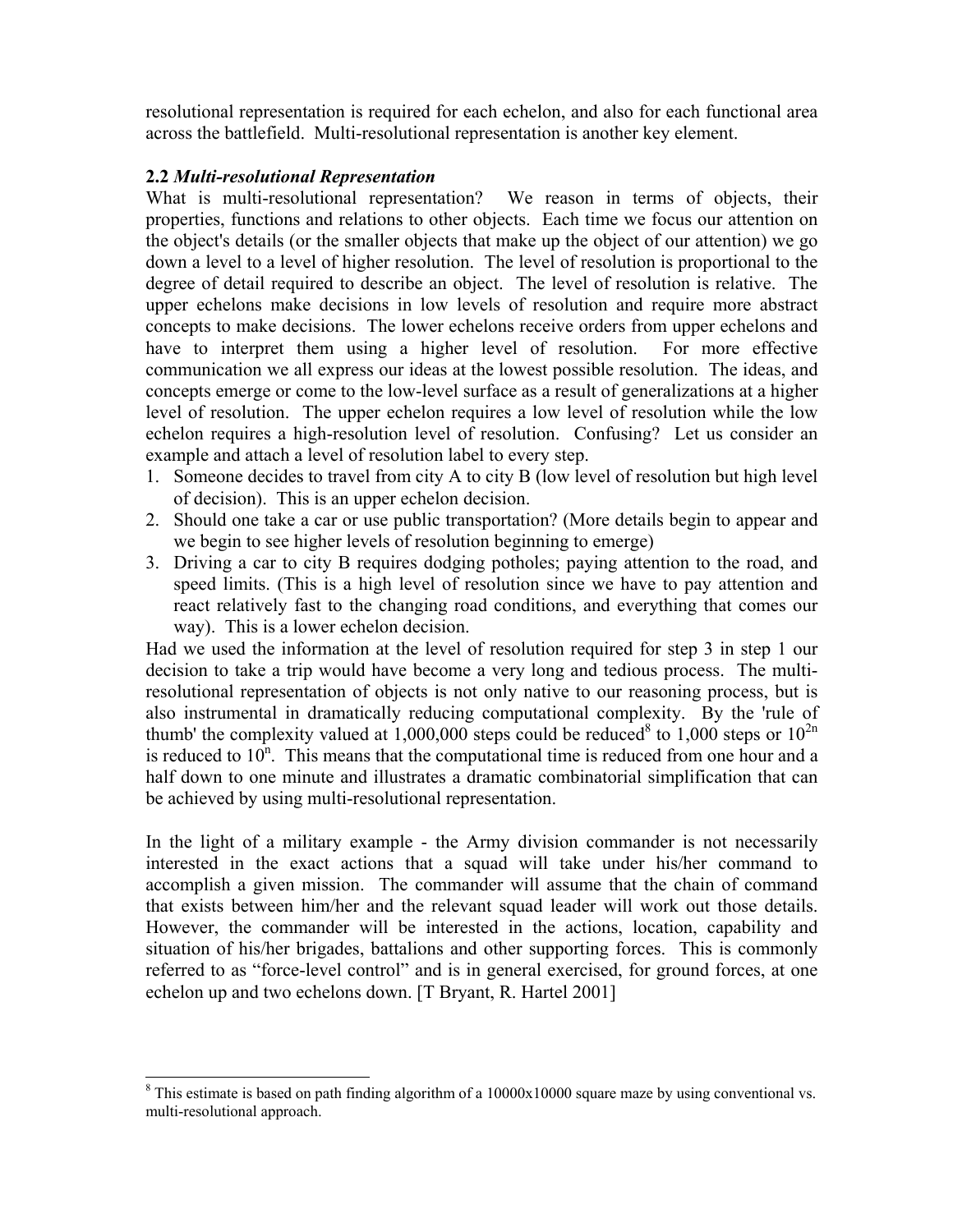In the light of another example: if one were to brief a commander on sub-unit status - i.e. A-Company is GREEN while B-Company is AMBER. What have you really told the commander that will help him/her exercise battle command? Depending on the situation, a much greater level of resolution is required and different means of depicting the actual logistics status beyond a color code would be required. Intelligent Nodes could potentially drill up and down through these levels of resolution based on user need. They can also provide the underlying and supporting data to whatever "battlefield visualization" method is being utilized. This flexibility will certainly be a desired capability of future systems

### **2.3** *Entity Relational Network of Knowledge and Computational Infrastructure*

So far we have looked at a cognitive process and pointed out that such a cognitive process spans many levels of representation. To evolve this concept further we need a vehicle that will be instrumental in transcending different levels of our multi-resolutional representation framework. The Entity Relational Network (ERN) functions as computational infrastructure and high performance information storage. The concept of an entity relational model was introduced by P. Chen [Chen P. P, 1976] and served as the foundation for developing relational databases. However, ERNs are much more than a way of storing data. They serve as concept emerging structures that are continuously built using earlier processed and newly incoming information. The concept of ERNs coupled with multi-resolutional representation is a powerful way of addressing complex problems.

ERNs are stimulated by input. The stimulus propagates deep into higher levels of resolution and triggers a response, which propagates upward with contextual relevance to



### **Figure 2. Concept of ERN in Three levels of resolution**

l

such stimulus (Figure 2). The ERNs are analogous to the way we cluster objects based on their relationships and details. These details are the smaller objects that make up the coarser objects. Reasoning using coarser objects is easier than reasoning in terms of smaller objects. However the level of resolution within which we reason depends on the problem at hand and the number of

objects is about the same<sup>[9](#page-5-0)</sup> at any level. When we drive a car we focus on the attributes that make it operate such as: starting, accelerating, braking and steering. We are not concerned how these functions are mechanically or electro-mechanically accomplished, unless we have to repair these malfunctioning functionalities. Focusing attention at a

<span id="page-5-0"></span><sup>&</sup>lt;sup>9</sup> The term about the same signifies that object population varies between different levels by a factor of less than 10.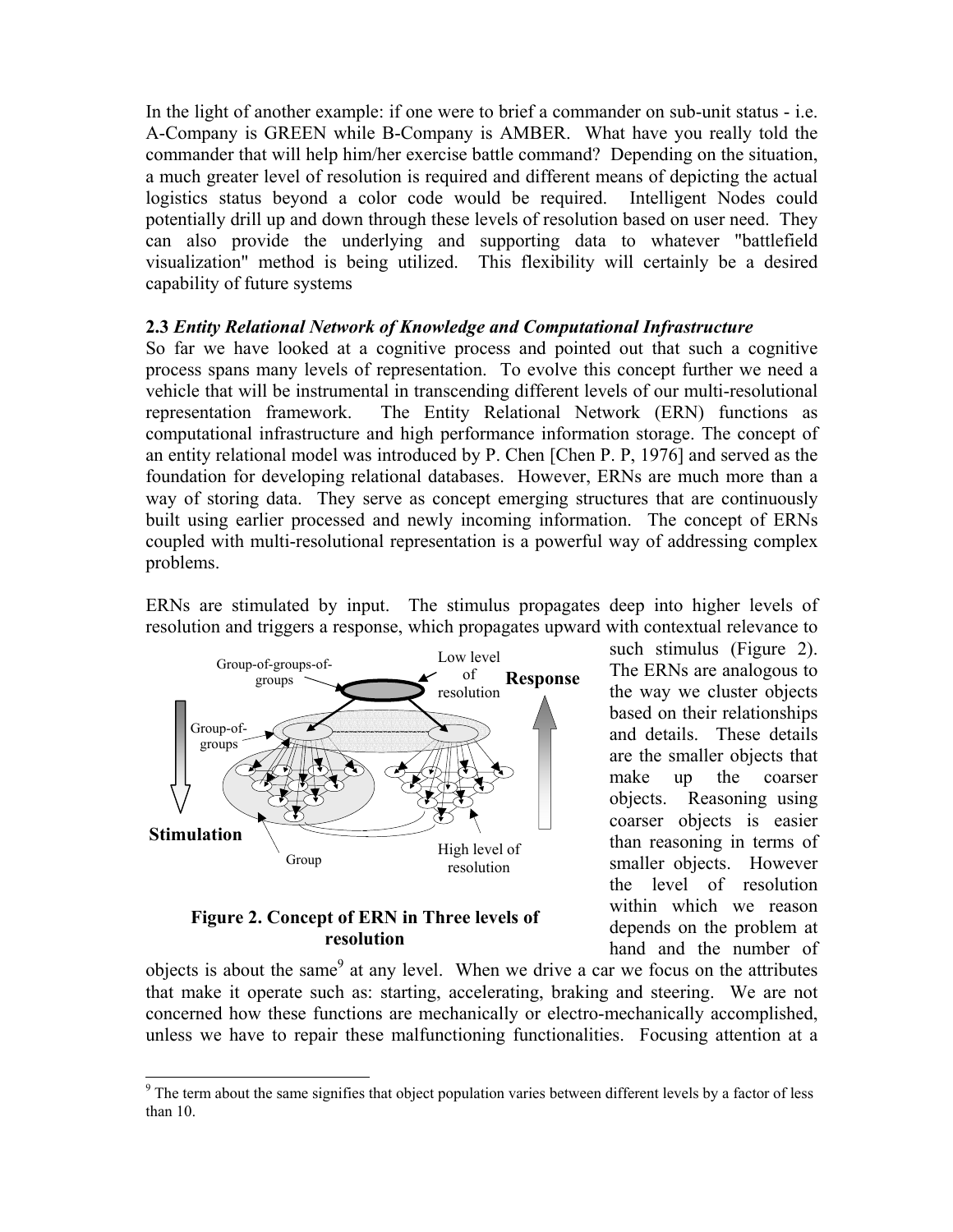certain level of resolution and traversing these levels of resolution allows us to make complex decisions.

ERNs perform important functions:

- 1. Provide focusing attention by clustering conceptual objects
- 2. Allow quick examination of relationships and provide powerful concept visualization
- 3. Allow passages or pointers to other ERNs by performing decomposition and disambiguation.

But one more capability is required - the capability to test our decisions before they become a plan of action. The Elementary Loop of Functioning (ELF) provides this capability and a few more.

#### **2.4** *Elementary Loop of Functioning*

An Intelligent Node is made up of many nested ELFs that collaboratively work together. These ELFs are designed to specialize in terms of function and levels of resolution and are placed within the Intelligent Node framework to reflect that. Based on need, additional ELFs can be generated at runtime to fill a functional or resolutional void.

The Elementary Loop of Functioning is responsible for generating the hypothesis or courses of action<sup>10</sup> (COA) using ERNs. The potential COAs are tested for feasibility within the ELF's contemplation cycle by simulating possible outcomes (Figure 3). The contemplation cycle simulates and performs analyses for potential COAs.



**Figure 3. The Elementary Loop of Functioning (ELF)** 

l

Six blocks form the ELF (Figure 3) and its computational framework. The Knowledge Representation Repository (KRR) is where the initial and acquired knowledge is stored. The KRR contains the model of the world or the 'operational' environment. This model suitably reflects an appropriate resolution and the function that the KRR is intended to perform. The Behavior Generator performs task decomposition and selects the best COA to generate a plan. The COA and the plans are tested in the simulation using Actuators, operating on the Simulated Environment (SE). Next, the Sensor Suite supplies the results of the

simulation to Sensor Processing. Sensor Processing delivers the results that are to be interpreted by the BG via the KRR. Every block within the ELF communicates with each

<span id="page-6-0"></span> $10$  The Course of Action generation and analysis is an integral part of MDMP. In this particular case it is used in a general sense where the system searches for the meaning of information and how it relates to the battlespace.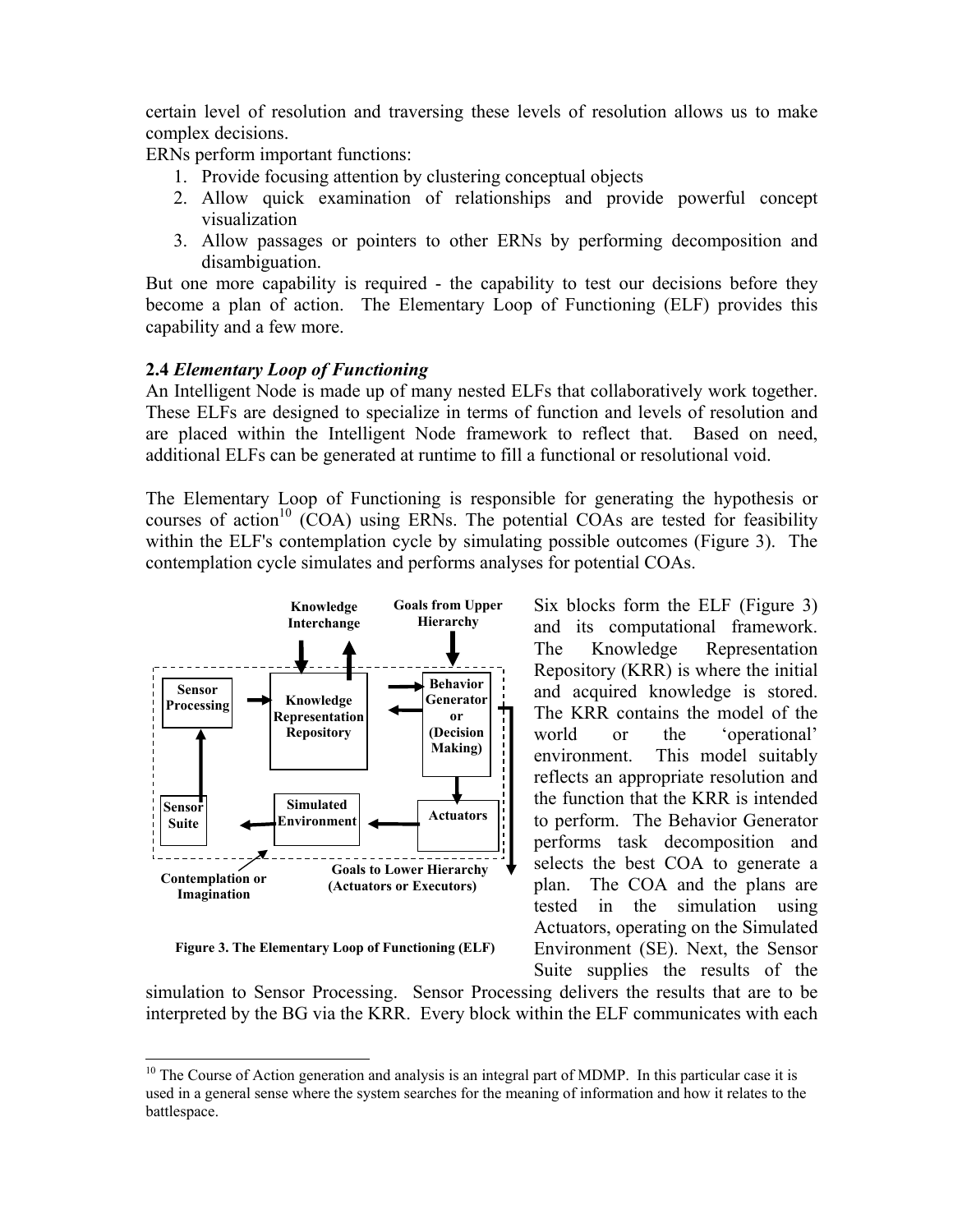other. Symbol grounding is achieved when these communication messages are correctly interpreted among all six ELFs blocks.

# **3.0 Applications**

The applications of Intelligent Nodes are as diverse as the application of intelligence. The Intelligent Nodes can be employed as assistants within the entire  $MDMP<sup>11</sup>$  to perform gathering, disambiguation, correlation, clustering, and fusion of information [Dawidowicz E, et. al. 2002]. They are ideal in generating the COA, doing COA, and planning and providing the Commanders Critical Information Requirements (CCIR) [L. Rebbapragada et. al 2002]. They may autonomously initiate certain processes because they will anticipate the information requirements based on the evolving situation. With all these capabilities there are two that are important to achieve the symbiotic relationship between the warfighter and computer. These two capabilities are Natural Language (NL) understanding and Intelligent Battlefield Visualization.

# **3.1** *Natural Language*

l

The bulk of messages containing information are written in natural language. It is acknowledged that computer understanding of natural language is instrumental in achieving reduction in manpower [S. A. Carey, et al 2001]. The product of this effort resulted in the development of the Battle Management Language  $^{12}$ (BML). The BML lexicon is a good starting point for Intelligent Nodes evolving capabilities required to achieve warfighter-computer linguistic interoperability.

Allowing the computer to have natural language faculties can open critical opportunities not only in understanding warfighters informational needs, but also to respond to human queries with pertinent explanations in English.

# **3.2** *Intelligent Battlefield Visualization*

In the past we have paid a great deal of attention to Battlefield Visualization (BV). Intelligent Battlefield Visualization is important since methodologies of displaying data affects situational interpretation. The products that we have use imbedded rules for transforming database information into its graphical representation. Battlefield visualization was a great step toward providing the decision-maker with a picture that is

<span id="page-7-0"></span> $11$  MDMP is a small part of the battle command process. As the pace of operations increases, the formal MDMP does not happen as often. The product of MDMP is a plan analogous to a tree. The branches of such a tree are continuously pruned during the execution phase. MDMP becomes a kind of mental process rather than a formal process. With a rapid pace of operations, the formal, methodical use of MDMP by a commander and his staff during ongoing conflict/operations becomes more and more truncated. Modifications to the original plan (branches and sequels-FRAGO's) are made, rather than "new" planning conducted. Because of this, Intelligent Nodes would more appropriately address the overarching concept of Battle Command rather than the narrower task of conducting the MDMP. Intelligent Nodes could certainly be described in relation to all the processes associated with maintaining situational awareness and understanding, and assisting a commander and staff in exercising Battle Command.

<span id="page-7-1"></span> $12$  BML is a implement that will give commanders and staffs direct interaction between standard Army Command, Control, Communications, Computers, and Intelligence (C4I) components and supporting the models and simulations that the Army uses to drive both testing and training on the C4I systems. Its vocabulary is derived from doctrinally sound military terms and graphics.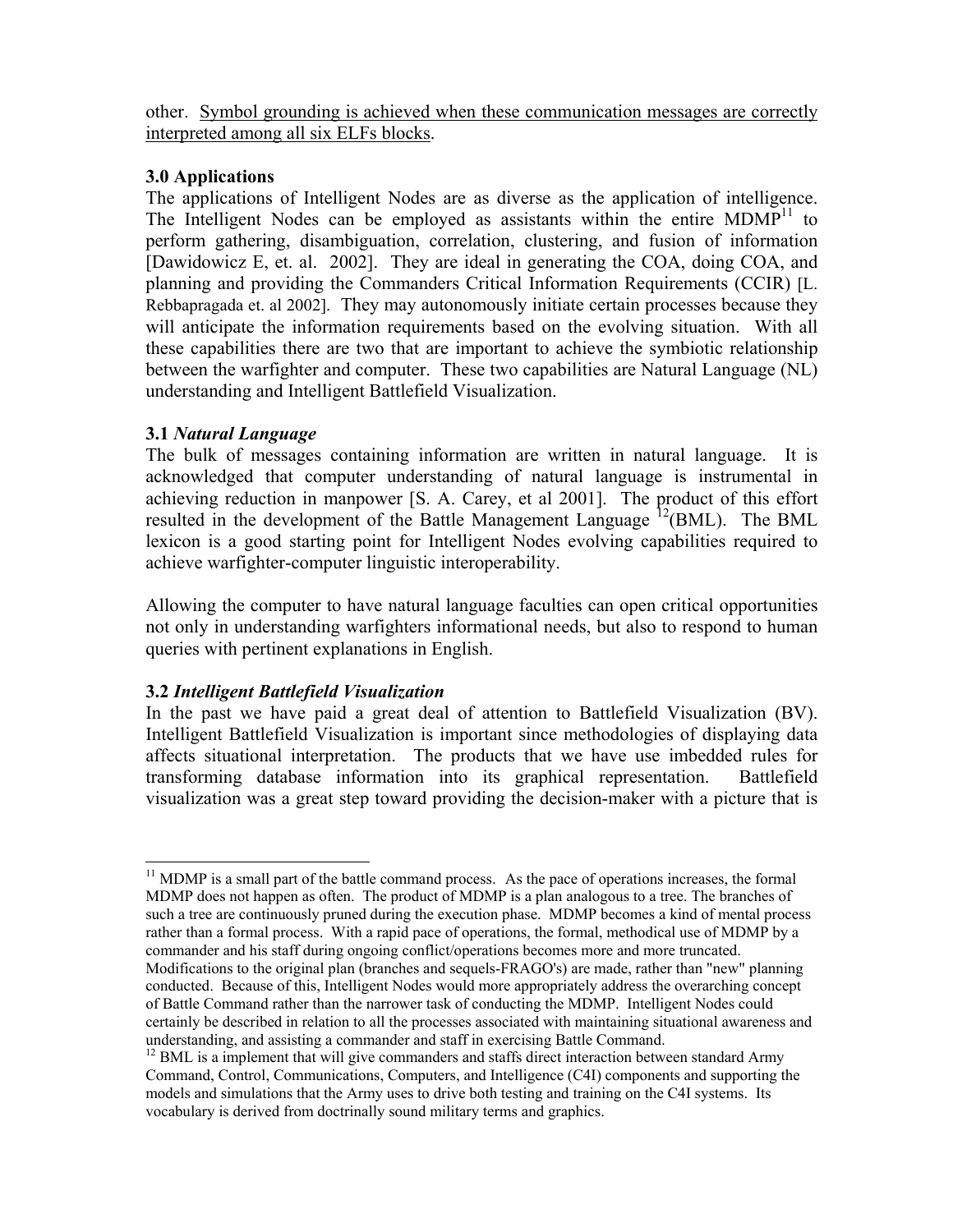'worth a thousand words'. One of the BV advanced examples of this effort is DaVinci<sup>13</sup>. Today we can go further. The rules for visualization are subject to a particular functionality, mission, echelon and emphasis on critical elements. It is impossible to have all of the required rules preprogrammed. These rules emerge in the knowledge processes [Meystel A, Dawidowicz E. 2002] where the machine understands the events and translates these events into customized visualization to support the combined arms commander. Intelligent Nodes have the necessary faculties for generating these rules based on original design, warfighter request, and emerging emphases based on emerging circumstances.

### **4.0 Conclusion**

l

To achieve information superiority we need intelligent systems. Intelligent systems normally require very large computational domains, caused by combinatorial explosion of the problem search space. Their decisions emerge from this permutation explosion. By employing multi-resolutional representation we can dramatically reduce this combinatorial problem.

A system of Intelligent Nodes can serve as a transitional command and control platform for the Objective Force. The concept of Intelligent Nodes seems futuristic, but we have the methodology to implement it today. Intelligent Nodes could be developed with a limited set of nominal capabilities in a very short time. These nominal capabilities however will far exceed the capabilities of today's command and control systems.

This paper discusses only the basic elements of the methodology behind Intelligent Nodes and the potential applications of this technology. The methodology however, is well defined in the literature [Meystel A., Albus J.*,* 2002] and has proven itself in the fields of Intelligent Control systems and the development of autonomous vehicles. The current limitations of these devices are manifested by sensory input in both resolution and modality, but not by the underlying architecture.

The Intelligent Node infrastructure provides a novel approach to information and knowledge exchange between the warfighters. Training the warfighters to use Intelligent Nodes is reduced to a minimum since their functioning is analogous to the human cognitive process and is augmented with a natural language capability. Intelligent Nodes evolve during the training exercises and meet the criteria "**…fight as we train, train as we fight…**" well.

The very same tools that are being employed by the Military Decision-Making Process are also employed by Intelligent Nodes. Information is tightly coupled with the reasoning processes that are in turn tightly coupled with the physical world. This way the terrain and battlespace entities become the very objects with which the Intelligent Nodes reason in context.

<span id="page-8-0"></span> $13$  Distributed Analysis and Visualization Infrastructure for C4I (DaVinci). Is a part of the Agile Commander ATD, CECOM RDEC's C2D developed DaVinci, as an advanced suite of decision aid software tools that will enable execution-centric, mobile Command and Control (C2). DaVinci will replace the BPV system currently used by III Corps, 4ID, XVIIIAB Corps and USFK